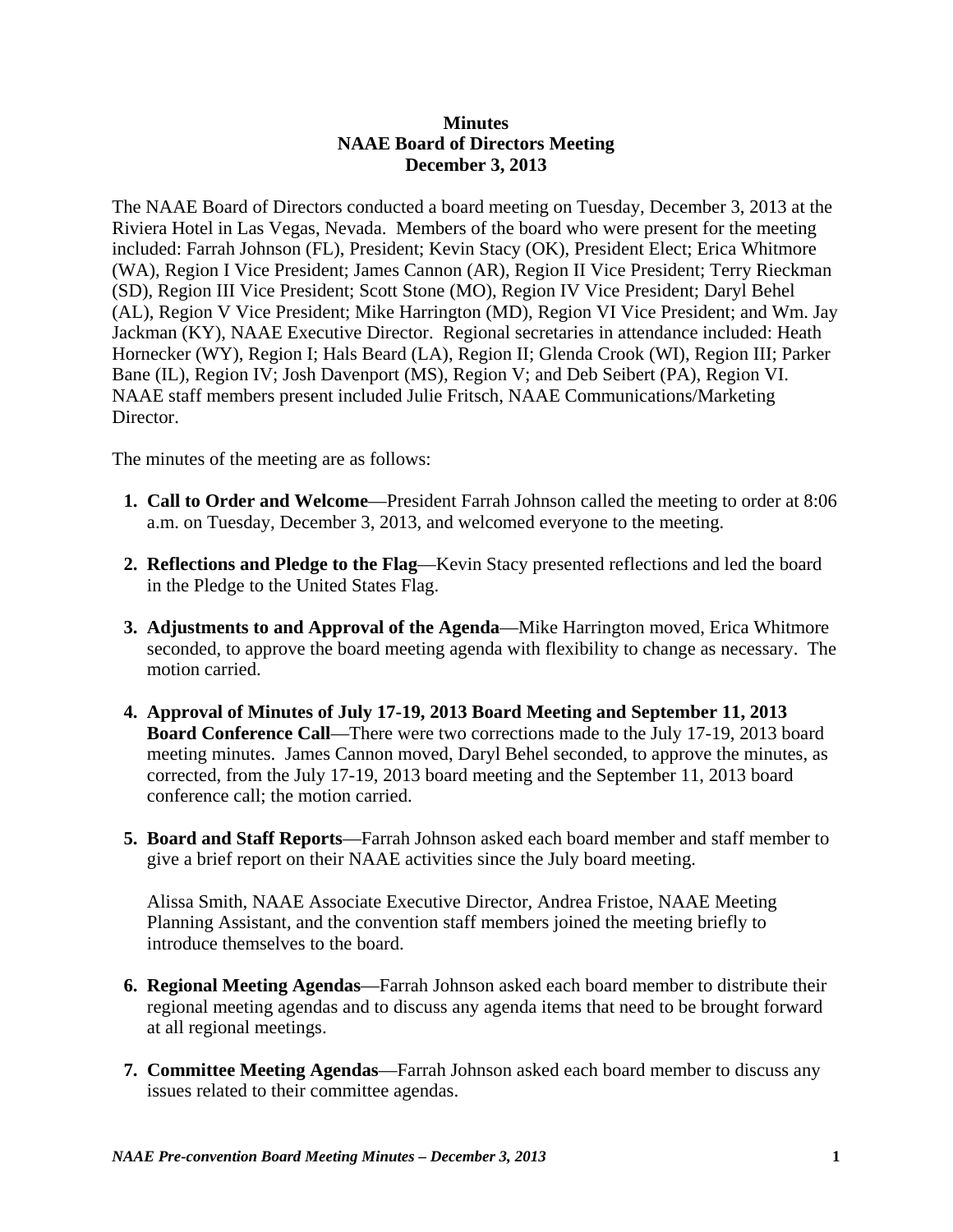- **8. NAAE Committee Process Restructure Proposal**—The board discussed the draft proposal to restructure the NAAE committee process. Kevin Stacy moved, Terry Rieckman seconded, to revise the proposal to specify that each committee would have two leadership positions, a chair and a secretary; the motion carried. It was agreed to state that a 1-hour committee session would be held at the annual NAAE convention for each committee (as an update, info sharing, report out, opportunity for input) and that committee reports would be presented during the convention business session. Erica Whitmore moved, Mike Harrington seconded, to provide a complimentary early-bird convention registration fee for committee chairs; Daryl Behel moved to amend this motion, James Cannon seconded the amendment, to add to provide complimentary one-half early-bird convention registration fee for committee secretaries; the amendment carried; the motion as amended carried. It was also agreed that there would be an expectation for at least two virtual committee meetings, per committee, per year and that more virtual meetings could be held as needed; one virtual meeting would be held between convention and regional meetings; another virtual meeting would be held between regional meetings and convention. Each committee would have a closed Communities of Practice page for sharing information; NAAE staff would help with committee logistics. Annual training would be held for committee leaders. A timeline would be added to the proposal. The revised proposal will be shared during committee meetings and regional meetings during this convention for discussion and input purposes.
- **9. NAAE Board Restructure Proposal** The board discussed the draft proposal to restructure the NAAE board of directors. It was agreed that this proposal was ready to be presented as is. This proposal will be shared during the convention for discussion and input purposes.
- **10. Financial Reports**—Jay Jackman presented the financial reports for the board's review.
- **11. Membership Reports**—Jay Jackman presented the membership reports for the board's review.
- **12. Sam Stenzel Memorial Contribution**—Jay Jackman reported that Sam Stenzel, former NAAE executive director, passed away in 2013. Terry Rieckman moved, James Cannon seconded, for NAAE to make a \$1,000 contribution to the Kansas State University Agricultural Education Club in honor of Sam Stenzel; the motion carried.
- **13. 2013 NAAE Convention Schedule**—Jay Jackman and Julie Fritsch led the board through all details of the 2013 NAAE Convention. Committee reports and bullet points for the Saturday business session are to be delivered to the registration desk by Friday at 5:00 p.m. Kevin Stacy moved, Mike Harrington seconded, for the scholarship raffle tickets to be sold for \$1 per ticket or an arm's length of tickets for \$20 and cash awards to be \$100 at the second general session on Thursday, \$100 at the Friday luncheon, and \$200 at the closing session on Saturday; the motion carried. Erica Whitmore will be in charge of the box for the drawings and securing the prize money from the registration desk.

*Farrah Johnson recessed the board meeting for a lunch break at 12:15 p.m. and called the meeting back to order at 1:45 p.m. The board had lunch with the Teachers Turn the Key and XLR8 program participants.*